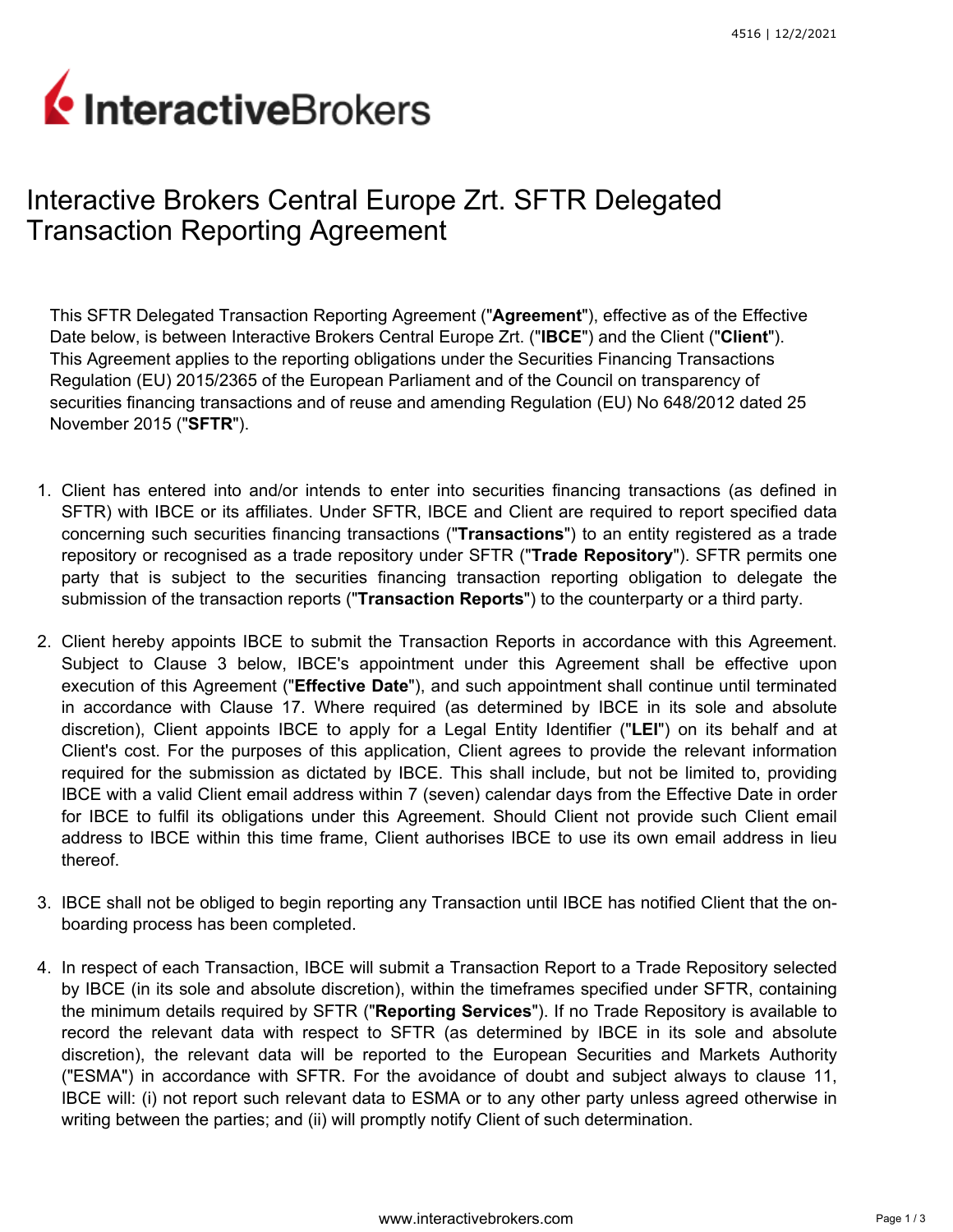- 5. IBCE may decide not to submit a Transaction Report in respect of any Transaction if IBCE reasonably considers that it does not have sufficient information to do so, that any of the information is incomplete, inaccurate, or not compliant with any requirements under SFTR, or where any reporting may breach any law or regulation.
- 6. The Reporting Services shall be provided on a reasonable efforts basis and is conditional upon: (i) Client's delivery to IBCE of the requisite counterparty data and any other data that may be required to enable IBCE to make such Transaction Reports in a timely manner (collectively, "Client Data"), and (ii) Client having a valid LEI.
- 7. In consideration for IBCE providing the Reporting Services and obtaining and maintaining a LEI, Client shall pay fees ("**Fees**") to IBCE in accordance with the current Fee Schedule posted on IBCE's website. Client agrees that IBCE may change the Fees at any time. Fees will be deducted from Client's IBCE account.
- 8. IBCE may delegate any of its obligations under this Agreement to an affiliate or other third party and Client authorises IBCE to do so without Client's further consent.
- 9. Each party represents and warrants to the other that it has the requisite power and authority to execute this Agreement and to perform the relevant obligations hereunder.
- 10. On each occasion on which Client delivers Client Data to IBCE under this Agreement, and on each occasion IBCE delivers a Transaction Report to a Trade Repository, Client hereby agrees, represents, warrants and covenants that: (i) Client Data is complete, accurate and compliant with any requirements under SFTR; (ii) Client understands that regulatory liability for the accuracy and completeness of such Transaction Reports, even where delegated, rests with Client; (iii) Client accepts that while submission of reports may be delegated, responsibility for compliance with Client's regulatory requirement to report remains with Client, and (iv) Client understands that IBCE is providing the Reporting Services and submitting Transaction Reports based on IBCE's interpretation of SFTR, which may not be entirely accurate.
- 11. Client consents to IBCE submitting Client Data associated with any Transaction to: (i) a legal or regulatory authority whose rules or requirements with respect to disclosure are applicable; (ii) a Trade Repository; and (iii) any of IBCE's affiliates or agents for the purpose of providing the Reporting Services.
- 12. IBCE has no obligation in respect of, and accepts no liability for, verifying the validity or accuracy any Client Data provided to IBCE.
- 13. Client will notify IBCE immediately upon becoming aware that any information which Client has provided to IBCE (including any Transaction Report which IBCE has reported to a Trade Repository) was or has become incomplete, inaccurate, misleading or not compliant with any requirements under SFTR. Both parties will use reasonable efforts, acting in good faith and a commercially reasonable manner, to resolve such issue.
- 14. IBCE and its affiliates, and their respective directors and officers shall not be liable to Client under any circumstances for loss of profit, cost, charge, fee, expense penalty or any direct, indirect, incidental, special, exemplary, punitive or consequential damages (except for damages arising out of intentional breach of contract, and for damages arising out of breach of contract that damages human life, physical integrity and health) in any action, proceeding or claim arising out of this Agreement or any breach thereof. Subject always to the foregoing, and in circumstances where IBCE is liable pursuant to this Clause 14, IBCE's total aggregate liability howsoever arising out of this Agreement shall be